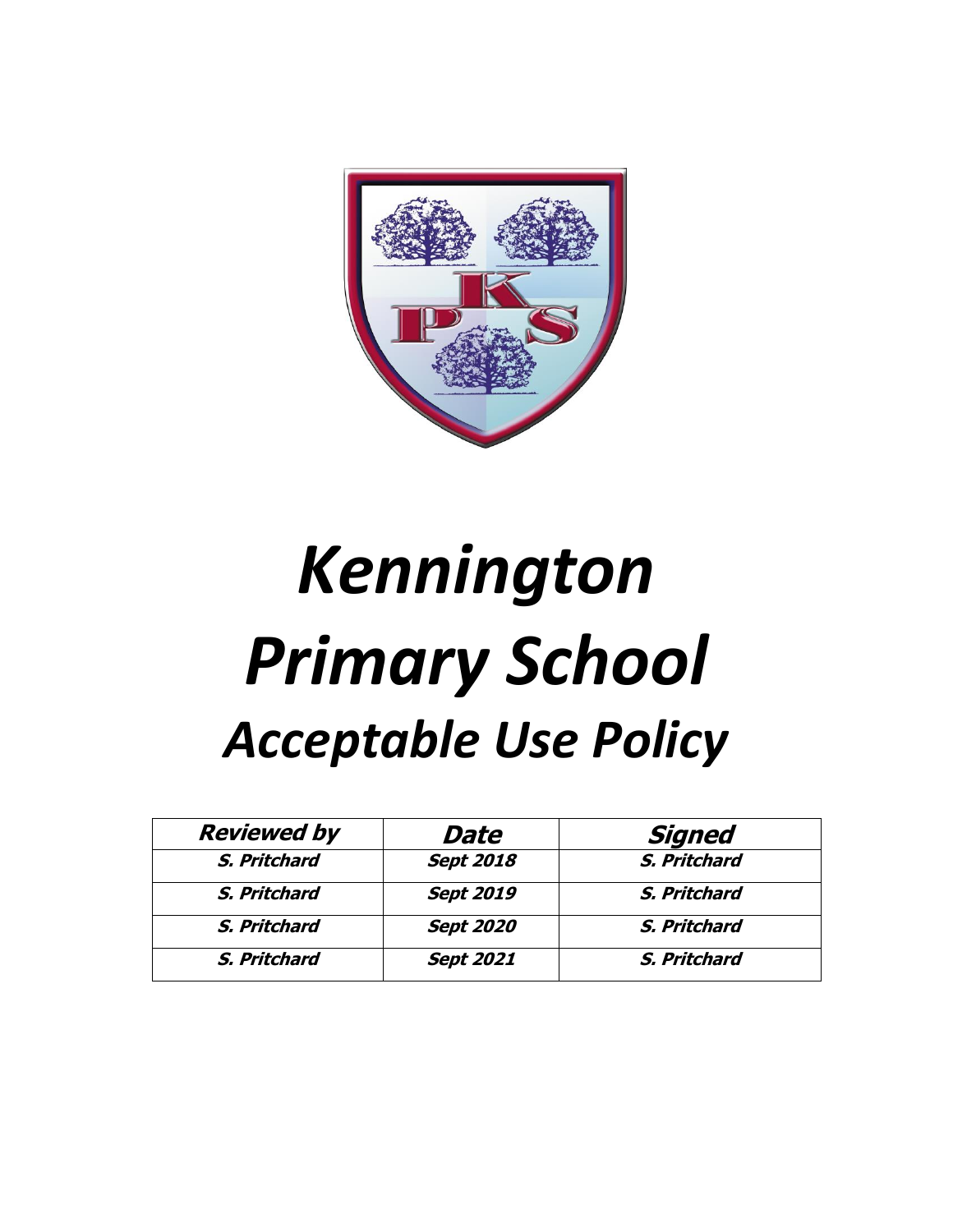## Kennington Primary School Acceptable Use Policy AUP

#### Staff and Governor Agreement

The use of ICT related technologies such as email, the Internet, Ipads and laptops are an integral part of modern school life. This policy covers the use of all digital technologies in school and is to ensure that all staff and Governors are aware of their individual responsibilities when using ICT. All staff members and Governors are expected to sign this policy and adhere to its contents at all times. Any concerns or clarifications should be discussed with the Head Teacher.

- I will take responsibility for my own use of ICT, making sure that I use any equipment/resources safely, responsibly and legally.
- I will only use the schools digital resources and systems for professional purposes or for uses deemed 'reasonable' by the Head and Governing Body.
- I will be an active participant in online-safety education, taking personal responsibility for my awareness of the risks posed by the use of ICT.
- I will not use devices, whether school provided or personally owned for bullying or harassment of others in any form.
- I will not be involved with any online activities, either within or outside school that may bring the school, staff, pupils or wider members into disrepute. This includes derogatory/inflammatory comments made on Social Network Sites, forums and chat rooms.
- I understand that it is my duty to support a whole school safeguarding approach and will report any behaviour (of other staff or pupils), which I believe may be inappropriate or concerning in any way to a senior member of staff.
- I understand that we follow Lancashire's guidelines on the use of social media and ensure that social networking sites are used securely, so not to compromise my professional role.
- I will not browse, download/upload or distribute any material that could be considered offensive, illegal or discriminatory.
- I will check copyright and not publish any work, images, music or video, which is protected by copyright without seeking permission.
- I will not connect any device to the network (including USB flash drive) that does not have up to date anti virus software installed.
- I will ensure that personal data (including data held on MIS systems) is kept secure at all times and used appropriately in accordance with Data Protection.
- I will ensure that images of children and/or adults will be taken, stored and used for professional purposes in line with school policy and with consent of the parent/carer. I will not distribute images outside the school without the prior permission of the parent.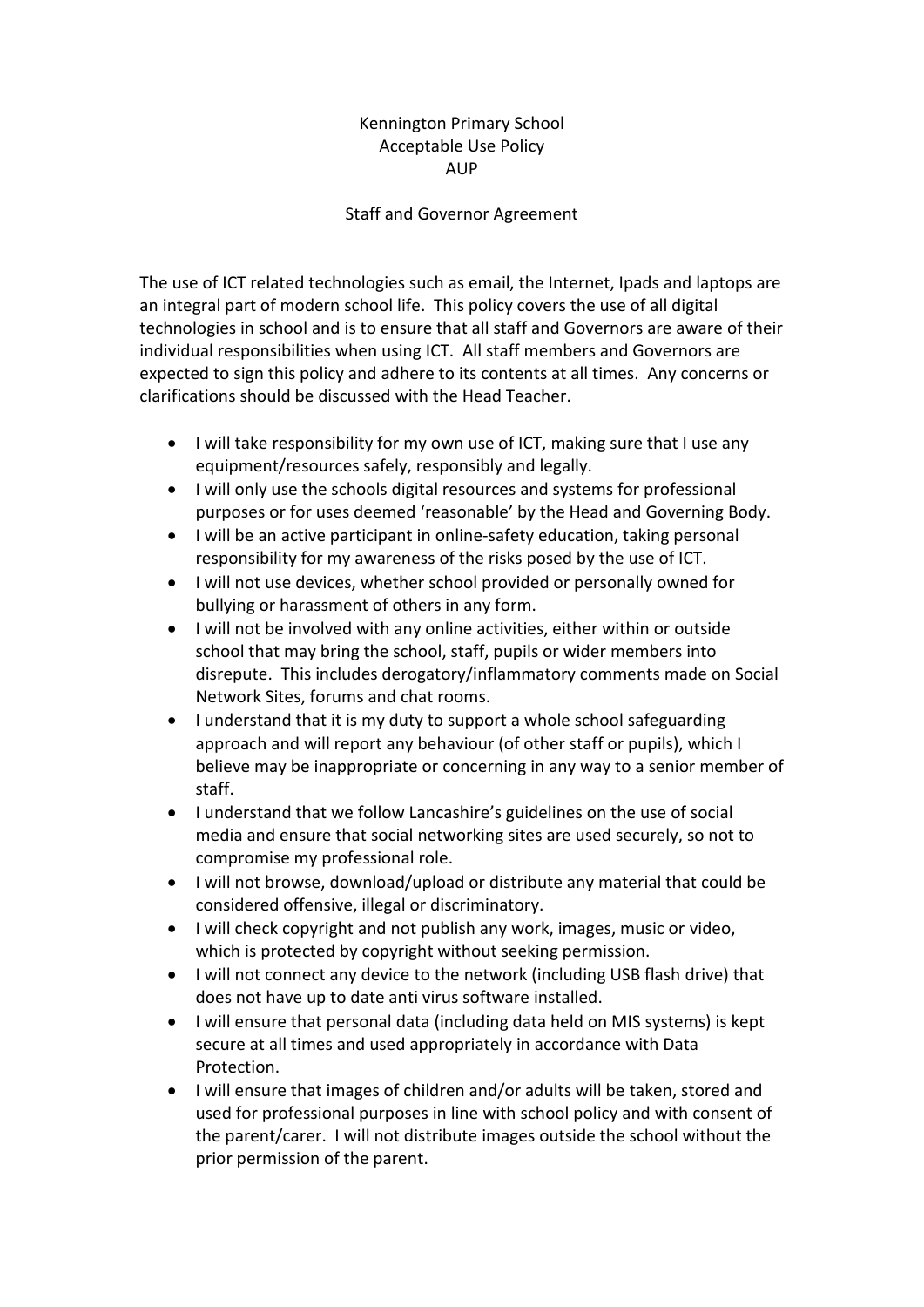- I will only use the approved school email system for any school correspondence.
- I will follow the schools policy on use of mobile phones at school. They may not be used in the classroom. I will ensure that family know to contact school office during school hours if needed.
- I have a duty to protect passwords and personal logins, and should log off the network when leaving work stations unattended.
- I understand that any attempt to access, corrupt or destroy other users' data, or compromise the privacy of others in any way, is unacceptable.
- I understand that network activities and online communications are monitored, including personal and private communications made using the school systems.
- I am aware that in certain circumstances where unacceptable use is suspected, enhanced monitoring procedures may come in to action, including the power to confiscate personal technologies such as mobile phones.
- I will take responsibility for reading and upholding the standards laid out in this policy. I will support and promote the schools online-safety policy and help pupils to be safe and responsible in their use of ICT.
- I understand that these rules are designed for the safety of all users and that if they are not adhered to, school sanctions will be applied and disciplinary action taken.

I have read and agree to this code of conduct and to support the Acceptable Use of ICT through out the school.

Position/role:…………………………………………..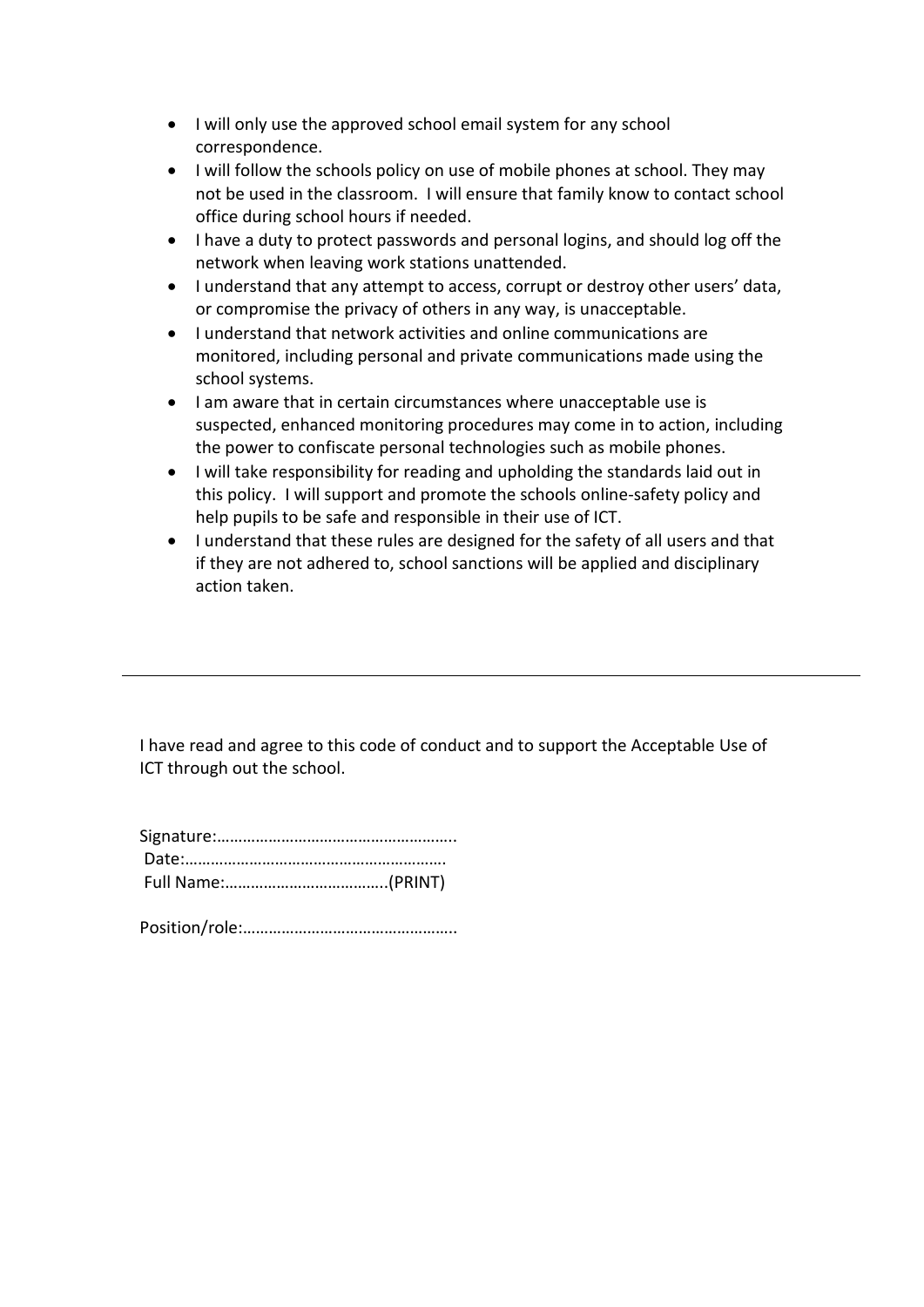## Pupil Agreement

- I will only use ICT in school for school purposes.
- I will only use the Internet and/or online tools when an adult is present.
- I will only use my class e-mail address or my own school email address when emailing.
- I will not deliberately look for, save or send anything that could be unpleasant or nasty.
- I will not deliberately bring in inappropriate electronic materials from home.
- I will not deliberately look for, or access inappropriate websites.
- If I accidentally find anything inappropriate I will tell my teacher or TA immediately. I will only communicate online with people a teacher has approved.
- I will make sure that all ICT contact with other children and adults is responsible, polite and sensible.
- I will not give out my own, or others', details such as names, phone numbers or home addresses.
- $\bullet$  I will not tell other people my ICT passwords.
- I will not arrange to meet anyone that I have met online.
- I will only access my own files. I will not attempt to download or install anything on to the school network without permission.
- I will be responsible for my behaviour when using ICT because I know that these rules are to keep me safe.
- I know that my use of ICT can be checked and that my parent/carer contacted if a teacher is concerned about my Online Safety.
- I understand that failure to comply with this Acceptable Use Policy may result in disciplinary steps being taken in line with the school's Behaviour Policy.

# **Acceptable Use Agreement (Please return this bottom part to school)**

\_\_\_\_\_\_\_\_\_\_\_\_\_\_\_\_\_\_\_\_\_\_\_\_\_\_\_\_\_\_\_\_\_\_\_\_\_\_\_\_\_\_\_\_\_\_\_\_\_\_\_\_\_\_\_\_\_\_\_\_\_\_\_\_\_\_\_\_\_

We have discussed this Acceptable Use Policy and

…………………………………….................................. [Print child's name] agrees to follow the Online Safety rules and to support the safe use of ICT at Kennington Primary School.

Parent /Carer Name (Print)

….………………………….……….…………………………. Parent /Carer

(Signature) ….…….……………….………………Date……………………